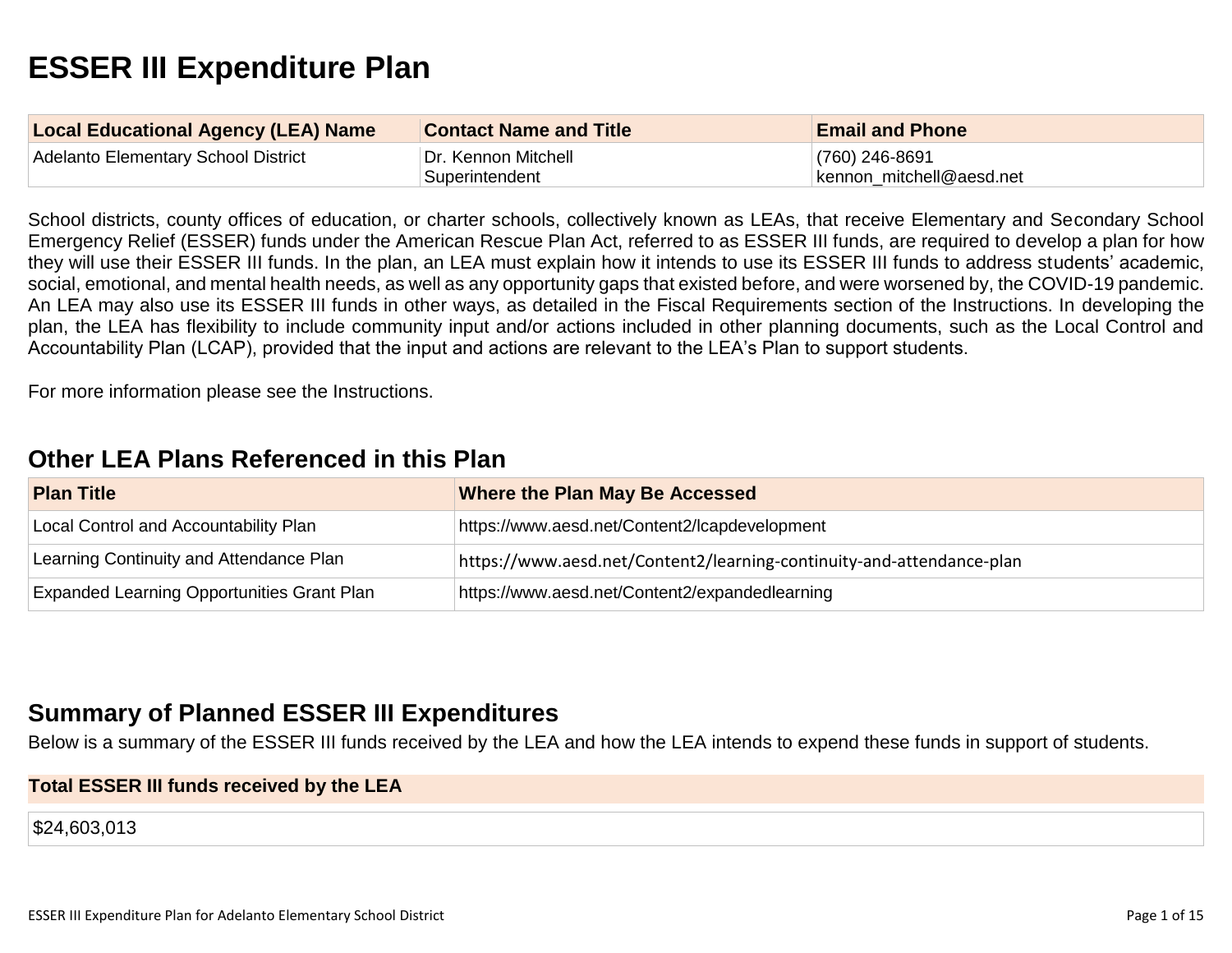| <b>Plan Section</b>                                                                      | <b>Total Planned ESSER III</b> |
|------------------------------------------------------------------------------------------|--------------------------------|
| Strategies for Continuous and Safe In-Person Learning                                    | \$5,100,000                    |
| Addressing Lost Instructional Time (a minimum of 20 percent of the LEAs ESSER III funds) | $\frac{1}{6}$ 6,087,865        |
| Use of Any Remaining Funds                                                               | $\frac{1}{3}$ 13,415,148       |

#### **Total ESSER III funds included in this plan**

\$24,603,013

### **[Community Engagement](#page-10-0)**

An LEA's decisions about how to use its ESSER III funds will directly impact the students, families, and the local community. The following is a description of how the LEA meaningfully consulted with its community members in determining the prevention and mitigation strategies, strategies to address the academic impact of lost instructional time, and any other strategies or activities to be implemented by the LEA. In developing the plan, the LEA has flexibility to include input received from community members during the development of other LEA Plans, such as the LCAP, provided that the input is relevant to the development of the LEA's ESSER III Expenditure Plan.

For specific requirements, including a list of the community members that an LEA is required to consult with, please see the Community Engagement section of the Instructions.

A description of the efforts made by the LEA to meaningfully consult with its required community members and the opportunities provided by the LEA for public input in the development of the plan.

Adelanto Elementary School District understands the importance and value of meaningful community input in developing district plans. To engage the community at a high level, AESD has implemented various meetings and activities to involve the community in the district planning and decision-making process. During each of these meetings, interpretation is available in Spanish. Sessions are held via Zoom and are open to the public. Invitations are sent via PeachJar (email), the event is posted on the district website, automatic calls are made, and notices were posted on social media to inform the community about input sessions. All materials are also translated into Spanish and are posted before the meetings. In developing the ESSER III expenditure plan, AESD considered input gathered from the community at previous meetings, including LCAP development meetings, Learning Continuity and Attendance Plan development meetings, and Expanded Learning Opportunities Grant Plan development meetings. Members of the Adelanto Elementary School District Community were invited to attend each of the aforementioned development meetings, including teachers, parents, principals, members of local bargaining units, families who speak languages other than English, and school and district administrators, which includes special education administrators. To the district's knowledge, none of the participants attending these meetings expressly identified as representing tribes or civil rights organizations. To the district's knowledge, none of the participants attending these meetings identified as representing migratory students, children who are incarcerated, homeless or foster youth in our community, however, district staff who manage these programs participated in the planning processes.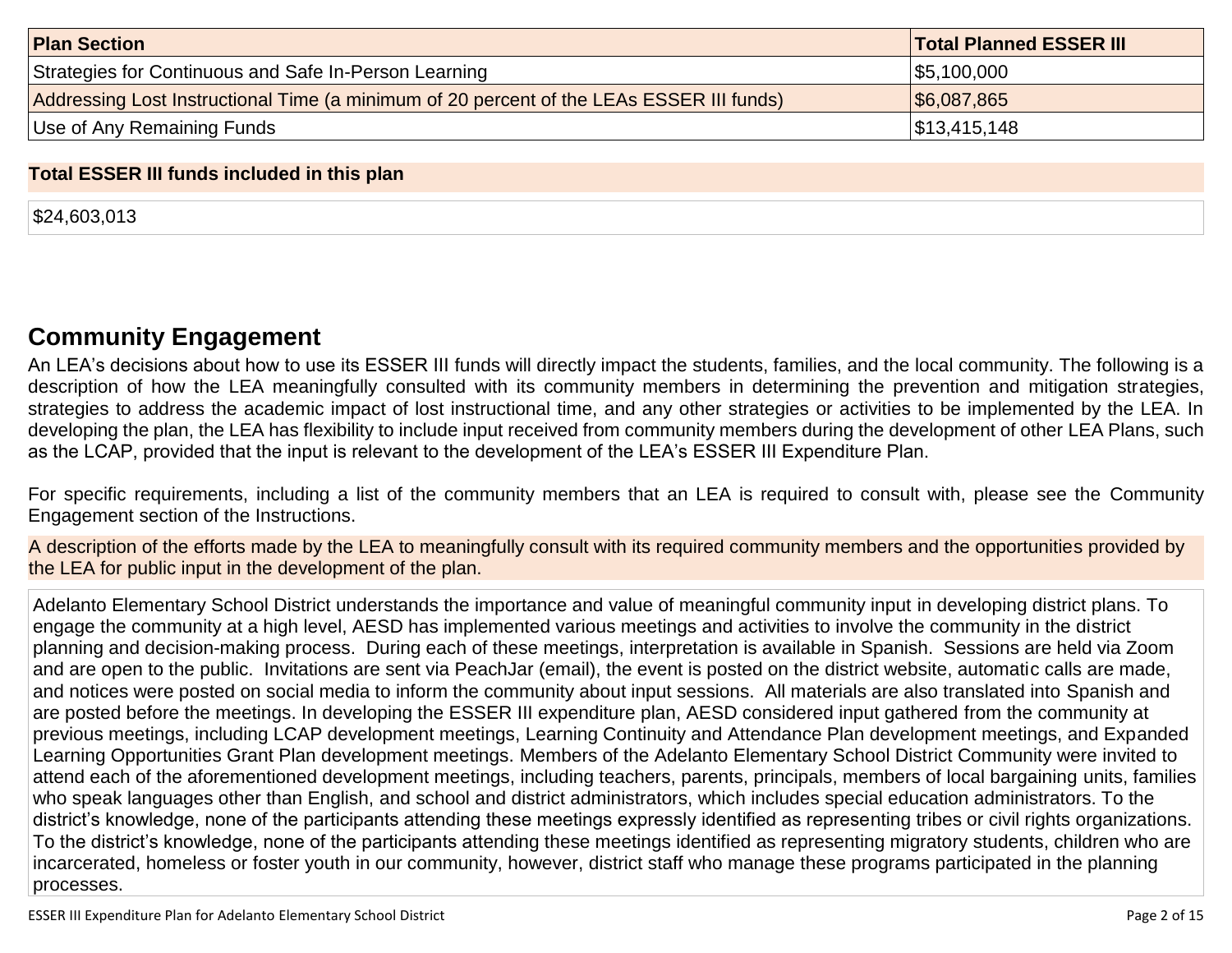Survey data collected in the development of the aforementioned plans were also considered in the development of the ESSER III Expenditure Plan. Additionally a survey was distributed to the AESD community including teachers, students, administrators, community members, and local bargaining units, in order to solicit feedback on how ESSER III funds should be spent to mitigate the impact of the COVID-19 pandemic. The district consulted with all statutorily required community groups, including teachers, principals, district administrators, other school personnel, local bargaining units, parents, students, DELAC, and the SELPA administrator.

A description of how the development of the plan was influenced by community input.

Based on input collected from the AESD community through the development of the Local Control and Accountability Plan, Learning Continuity and Attendance Plan, and Expanded Learning Opportunities Grant Plan development cycles, and based on feedback collected from stakeholders through surveys, AESD included the following elements in the ESSER III Expenditure Plan:

-COVID-19 response efforts

-Increased academic support (tutoring, academic coaching)

-Increased counseling support for students.

# **[Actions and Expenditures to Address Student Needs](#page-12-0)**

The following is the LEA's plan for using its ESSER III funds to meet students' academic, social, emotional, and mental health needs, as well as how the LEA will address the opportunity gaps that existed before, and were exacerbated by, the COVID-19 pandemic. In developing the plan, the LEA has the flexibility to include actions described in existing plans, including the LCAP and/or Expanded Learning Opportunity (ELO) Grant Plan, to the extent that the action(s) address the requirements of the ESSER III Expenditure Plan.

For specific requirements, please refer to the Actions and Expenditures to Address Student Needs section of the Instructions.

## **[Strategies for Continuous and Safe In-Person Learning](#page-12-1)**

A description of how the LEA will use funds to continuously and safely operate schools for in-person learning in a way that reduces or prevents the spread of the COVID-19 virus.

#### **Total ESSER III funds being used to implement strategies for continuous and safe in-person learning**

\$5,100,000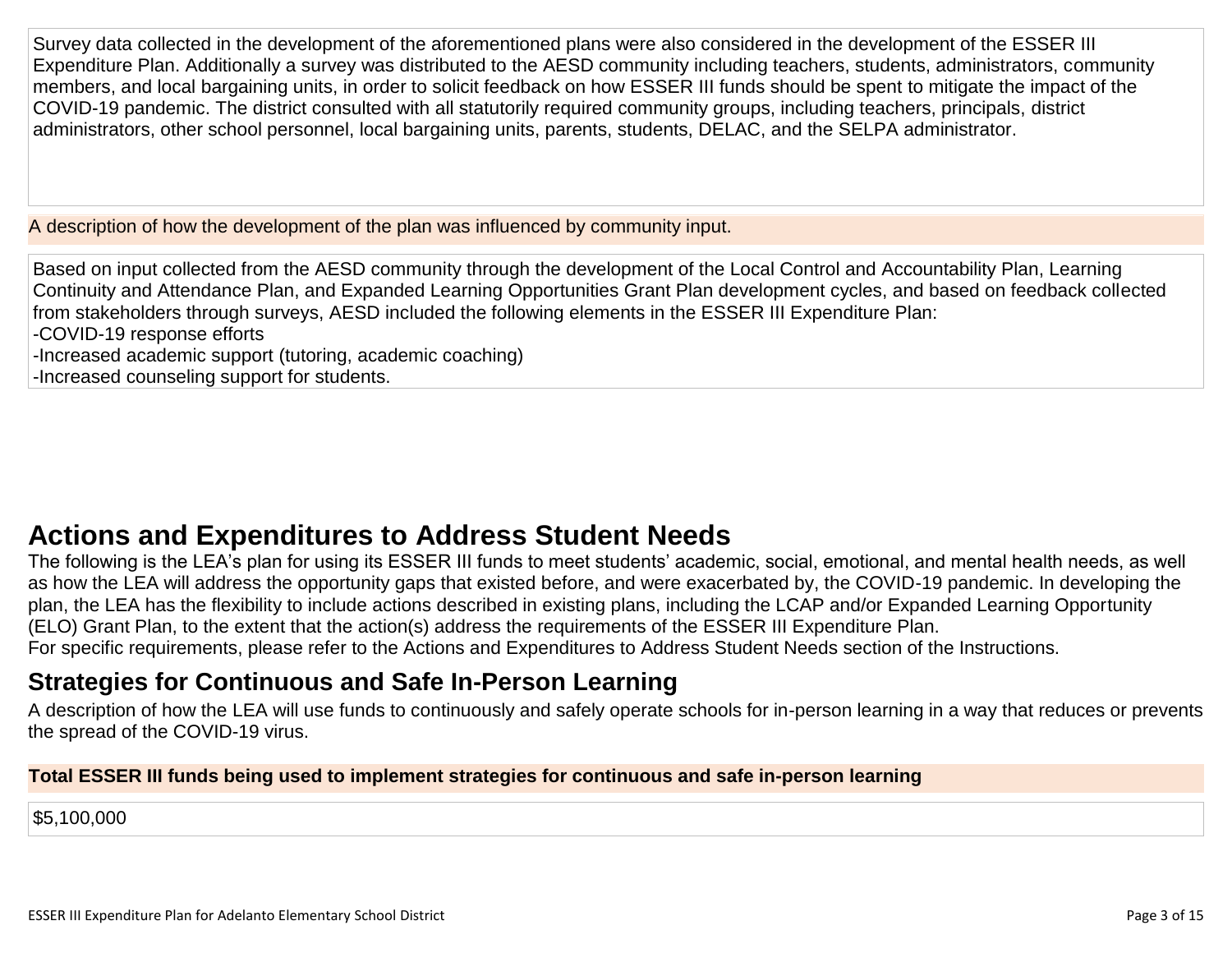| <b>Plan Alignment (if</b><br>applicable)                             | <b>Action Title</b>       | <b>Action Description</b>                                                                                                                                                                                                                                                                                                                                                                                                                                                                                                                                                                                                                                | <b>Planned ESSER III</b><br><b>Funded Expenditures</b> |
|----------------------------------------------------------------------|---------------------------|----------------------------------------------------------------------------------------------------------------------------------------------------------------------------------------------------------------------------------------------------------------------------------------------------------------------------------------------------------------------------------------------------------------------------------------------------------------------------------------------------------------------------------------------------------------------------------------------------------------------------------------------------------|--------------------------------------------------------|
| <b>Learning Continuity</b><br>and Attendance Plan:<br>Pages 17 & 18  | COVID-19 Response         | The district will provide PPE and contact tracing to minimize<br>the spread of COVID-19. This includes the development and<br>implementation of strategies and public health protocols<br>including, to the greatest extent practicable, policies in line<br>with guidance from the Centers for Disease Control and<br>Prevention (CDC) for the operation of school facilities to<br>effectively maintain the health and safety of students,<br>educators, and other staff. This also includes the<br>development and implementation of procedures and<br>systems to improve the preparedness and response efforts<br>of AESD as it relates to COVID-19. | \$5,000,000                                            |
| LCAP Goal 3, Action 1: Family Engagement<br><b>Family Engagement</b> | <b>Communication Tool</b> | The district will use a family communication tool to<br>communicate with families regarding COVID-19 information<br>and protocols, as well as to provide information and<br>assistance to parents and families on how they can<br>effectively support students (including in a distance learning<br>environment as with Independent Studies Programs). This<br>tool is in addition to the family engagement activities listed in<br>LCAP Goal 3 Action 1.                                                                                                                                                                                                | \$100,000                                              |

### **[Addressing the Impact of Lost Instructional Time](#page-13-0)**

A description of how the LEA will use funds to address the academic impact of lost instructional time.

#### **Total ESSER III funds being used to address the academic impact of lost instructional time**

\$6,087,865

| <b>Plan Alignment (if</b><br>applicable)                                     | <b>Action Title</b> | <b>Action Description</b>                                                                                                                                                                                              | <b>Planned ESSER III</b><br><b>Funded Expenditures</b> |
|------------------------------------------------------------------------------|---------------------|------------------------------------------------------------------------------------------------------------------------------------------------------------------------------------------------------------------------|--------------------------------------------------------|
| <b>Expanded Learning</b><br><b>Opportunities Grant</b><br>Plan (ELO), Page 5 | Tutoring            | The district will extend tutoring described in the ELO by<br>providing additional academic tutoring at the site level to<br>address gaps in learning resulting from lost instructional time<br>during school closures. | $\$1,793,933$                                          |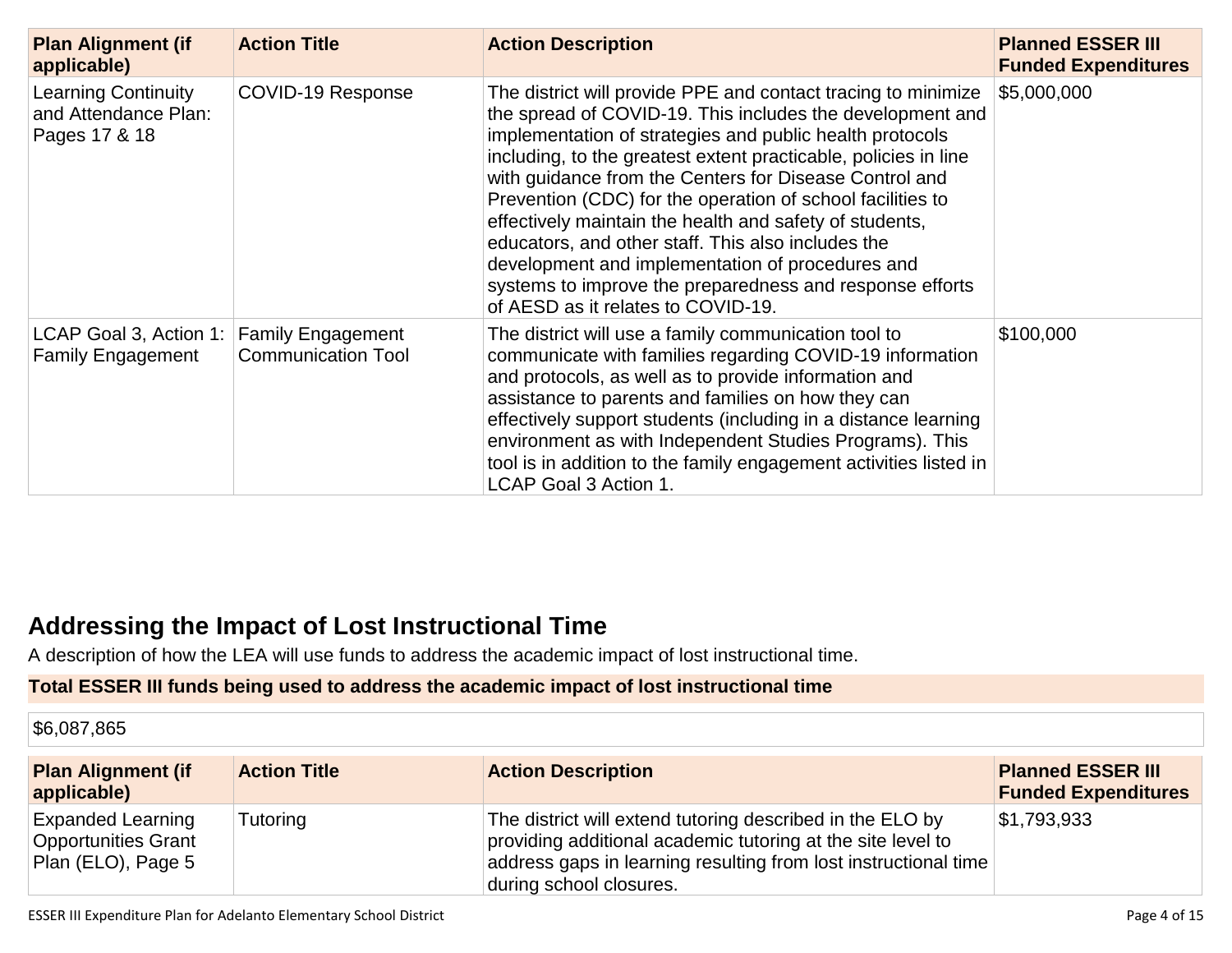| <b>Plan Alignment (if</b><br>applicable)             | <b>Action Title</b>             | <b>Action Description</b>                                                                                                                                                                                                                                                                                                                                                                                                                                                                                                                                                                                                                                                                                                                           | <b>Planned ESSER III</b><br><b>Funded Expenditures</b> |
|------------------------------------------------------|---------------------------------|-----------------------------------------------------------------------------------------------------------------------------------------------------------------------------------------------------------------------------------------------------------------------------------------------------------------------------------------------------------------------------------------------------------------------------------------------------------------------------------------------------------------------------------------------------------------------------------------------------------------------------------------------------------------------------------------------------------------------------------------------------|--------------------------------------------------------|
| LCAP Goal 1 Action 4:<br>Professional<br>Development | <b>Professional Development</b> | Academic Services will increase staff capacity and teacher<br>clarity through ongoing professional development, including<br>specific professional development surrounding the unique<br>needs of English Learners, training on best practices,<br>mindset, identification of high-priority standards, and<br>instructional delivery, to improve the educational<br>experiences of English Learners, Foster Youth, and Low-<br>Income students. Professional development funded by<br>ESSER III will center on how teachers can best address the<br>academic impact of loss instructional time on students<br>during the pandemic. This additional professional<br>development will be provided above what is described in<br>LCAP Goal 1 Action 4. | \$1,793,932                                            |
| N/A                                                  | <b>Academic Coaching</b>        | The District will hire 25 Teachers on Special Assignment<br>(TOSAs) to provide academic coaching and instructional<br>support services to teachers to minimize the impact of lost<br>instructional time during school closures on student<br>academic achievement.                                                                                                                                                                                                                                                                                                                                                                                                                                                                                  | \$2,500,000                                            |

## **[Use of Any Remaining Funds](#page-13-1)**

A description of the how the LEA will use any remaining ESSER III funds, as applicable.

#### **Total ESSER III funds being used to implement additional actions**

\$13,415,148

| <b>Plan Alignment (if</b><br>applicable) | <b>Action Title</b>                  | <b>Action Description</b>                                                                                                                                                                                           | <b>Planned ESSER III</b><br><b>Funded Expenditures</b> |
|------------------------------------------|--------------------------------------|---------------------------------------------------------------------------------------------------------------------------------------------------------------------------------------------------------------------|--------------------------------------------------------|
| N/A                                      | Continuity of Services -<br>Teachers | The district will maintain operations and continuity of<br>services by funding 50 teacher salaries with ESSER III<br>during the 2021-2022 school year, and 25 teacher salaries<br>during the 2022-2023 school year. | \$8,015,148                                            |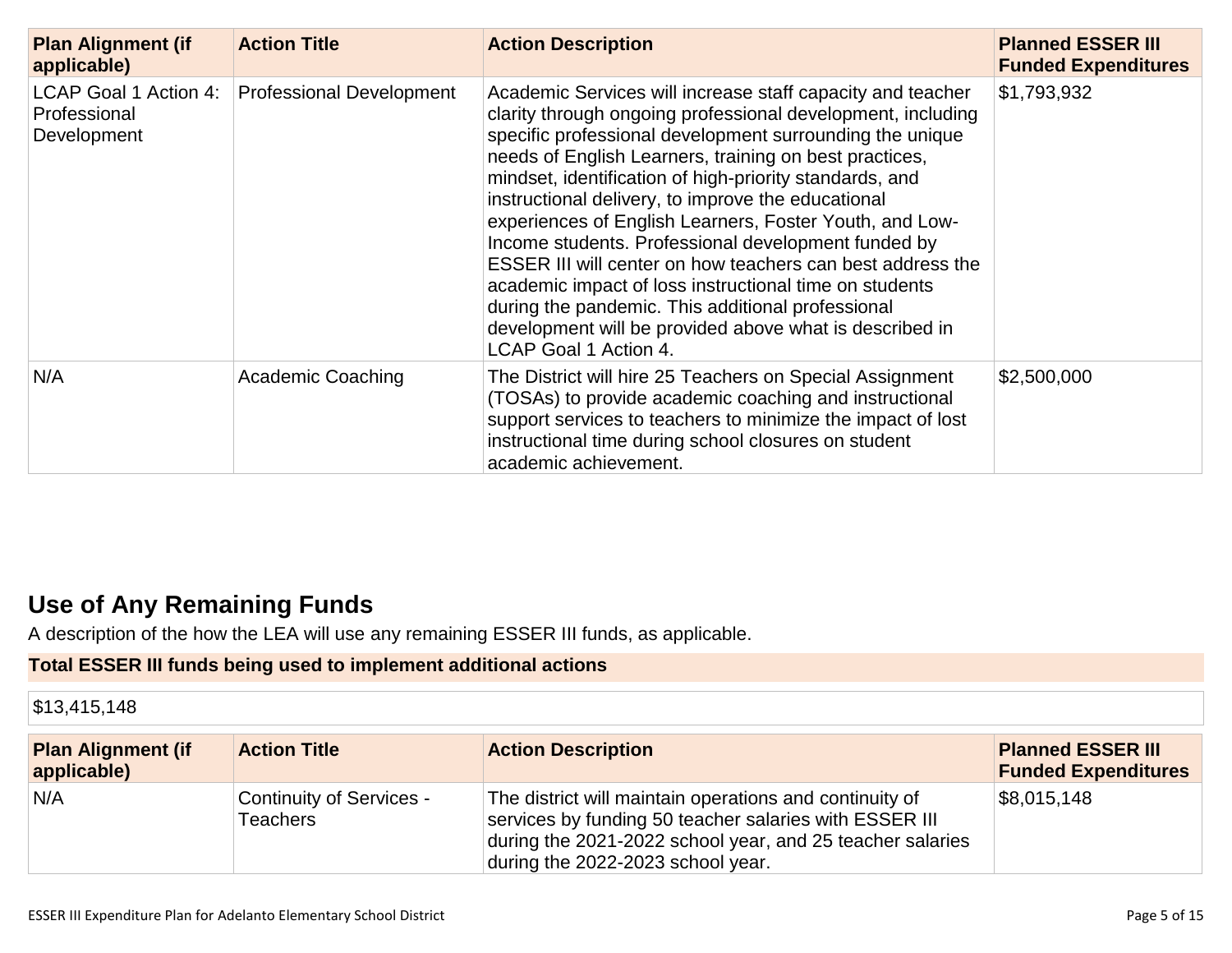| <b>Plan Alignment (if</b><br>applicable) | <b>Action Title</b>                   | <b>Action Description</b>                                                                                                                                                                                                                                                                                                                                       | <b>Planned ESSER III</b><br><b>Funded Expenditures</b> |
|------------------------------------------|---------------------------------------|-----------------------------------------------------------------------------------------------------------------------------------------------------------------------------------------------------------------------------------------------------------------------------------------------------------------------------------------------------------------|--------------------------------------------------------|
| N/A                                      | <b>Independent Studies</b><br>Program | The district will provide distance learning options for<br>students through the Independent Studies Program (ISP) by<br>funding 17 teacher salaries, one clerk salary, and one ISP<br>Principal salary, through the 2023-2024 school year.                                                                                                                      | \$3,300,000                                            |
| N/A                                      | <b>Indirect Costs</b>                 | The district will fund utilities out of ESSER III for one year,<br>as is necessary to maintain general operations agency-wide,<br>and offset the budget.                                                                                                                                                                                                        | \$1,200,000                                            |
| LCAP Goal 2 Action 3:<br>Counselors      | <b>Additional Counselors</b>          | Nine additional counselors will provide support to improve<br>the mental health and social-emotional wellness of students,<br>with a specific focus on addressing the social-emotional and<br>mental impact of school closures and the COVID-19<br>pandemic. These 9 additional counselors will be hired<br>beyond those listed in Goal 2 Action 3 of the LCAP. | \$900,000                                              |

## **[Ensuring Interventions are Addressing Student Needs](#page-13-2)**

The LEA is required to ensure its interventions will respond to the academic, social, emotional, and mental health needs of all students, and particularly those students most impacted by the COVID–19 pandemic. The following is the LEA's plan for ensuring that the actions and expenditures in the plan are addressing the identified academic, social, emotional, and mental health needs of its students, and particularly those students most impacted by the COVID–19 pandemic.

| <b>Action Title(s)</b>                                | <b>How Progress will be Monitored</b>                                                                           | <b>Frequency of Progress Monitoring</b> |
|-------------------------------------------------------|-----------------------------------------------------------------------------------------------------------------|-----------------------------------------|
| COVID-19 Response                                     | <b>Budget Summaries</b><br>$\bullet$<br><b>Invoices from Contractors</b><br>$\bullet$                           | Quarterly                               |
| <b>Family Engagement</b><br><b>Communication Tool</b> | • Rate of usage reports                                                                                         | <b>Monthly</b>                          |
| Tutoring                                              | <b>Student Sign In Sheets</b><br>$\bullet$<br>• Tutoring Provider Attendance Logs<br>• Pre and Post Assessments | <b>Monthly</b>                          |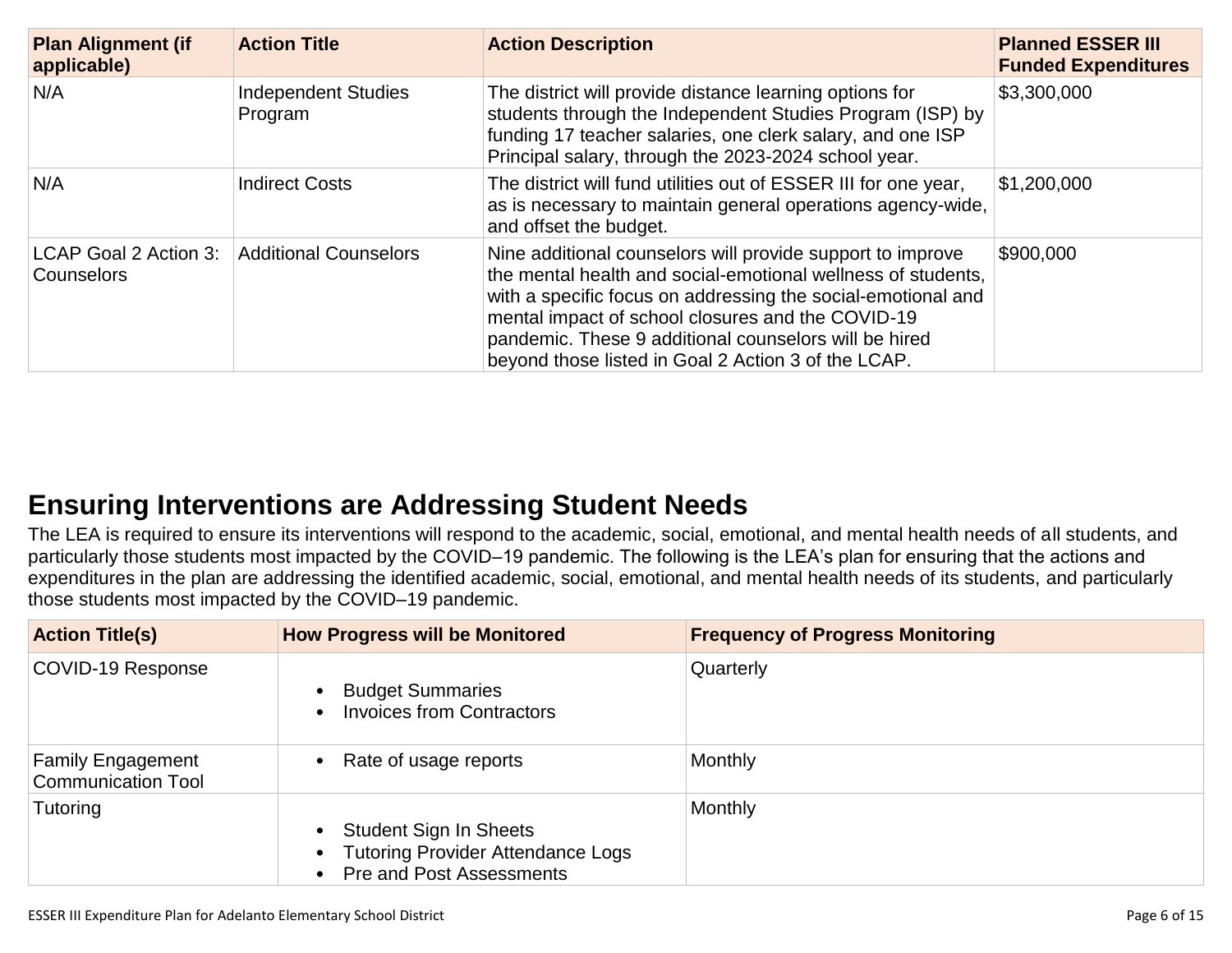| <b>Action Title(s)</b>                      | <b>How Progress will be Monitored</b>                                                                                                                                                                                         | <b>Frequency of Progress Monitoring</b>              |
|---------------------------------------------|-------------------------------------------------------------------------------------------------------------------------------------------------------------------------------------------------------------------------------|------------------------------------------------------|
|                                             |                                                                                                                                                                                                                               |                                                      |
| <b>Professional Development</b>             | Teacher registrations for professional<br>development opportunities<br>Attendance at professional<br>$\bullet$<br>development opportunities<br>Plus, Delta, Missing Feedback Forms<br>$\bullet$<br><b>Implementation Data</b> | Monthly, or at each professional development session |
| <b>Academic Coaching</b>                    | Teacher surveys<br>Observation data<br>Academic coaching logs                                                                                                                                                                 | -Monthly                                             |
| Continuity of Services -<br><b>Teachers</b> | <b>Budget summaries</b><br>Payroll reports                                                                                                                                                                                    | Monthly                                              |
| <b>Independent Studies</b><br>Program       | <b>Budget summaries</b><br>Payroll reports<br><b>Enrollment counts</b>                                                                                                                                                        | Quarterly                                            |
| <b>Indirect Costs</b>                       | <b>Budget summaries</b><br>$\bullet$<br>Invoices and bills                                                                                                                                                                    | Monthly                                              |
| <b>Additional Counselors</b>                | <b>Budget summaries</b><br>Payroll reports<br>Counselor logs<br>$\bullet$                                                                                                                                                     | Monthly                                              |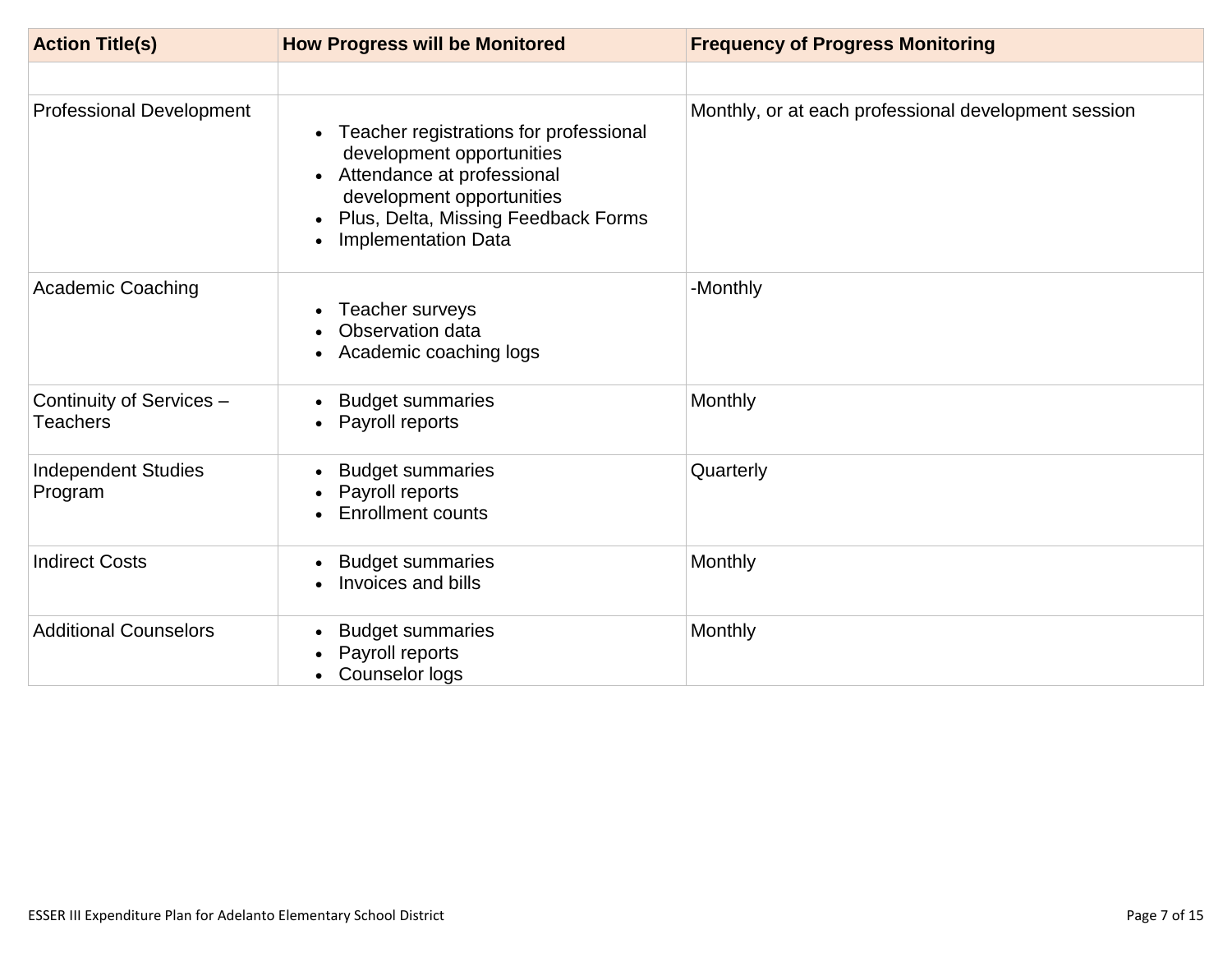# **ESSER III Expenditure Plan Instructions**

#### **Introduction**

School districts, county offices of education (COEs), or charter schools, collectively known as local educational agencies (LEAs), that receive Elementary and Secondary School Emergency Relief (ESSER) funds under the American Rescue Plan (ARP) Act, referred to as ESSER III funds, are required to develop a plan for how they will use ESSER III funds to, at a minimum, address students' academic, social, emotional, and mental health needs, as well as the opportunity gaps that existed before, and were exacerbated by, the COVID-19 pandemic.

The plan must be adopted by the local governing board or body of the LEA at a public meeting on or before October 29, 2021 and must be submitted for review and approval within five days of adoption. A school district must submit its ESSER III Expenditure Plan to its COE for review and approval; a COE must submit its plan to the California Department of Education for review and approval. A charter school must submit its plan to its chartering authority for review and to the COE of the county in which the charter school operates for review and approval.

In addition, consistent with the requirements of the ARP, Volume 86, *Federal Register*, page 21201, April 22, 2021, the ESSER III Expenditure Plan must be:

- Written in an understandable and uniform format;
- Written in a language that parents can understand, to the extent practicable;
	- $\circ$  If it is not practicable to provide written translations to a parent with limited English proficiency, the plan must be orally translated for parents
- Provided in an alternative format to a parent who is an individual with a disability as defined by the Americans with Disabilities Act, upon request; and
- Be made publicly available on the LEA's website.

For additional information regarding ESSER III funding please see the ARP Act Funding web page at [https://www.cde.ca.gov/fg/cr/arpact.asp.](https://www.cde.ca.gov/fg/cr/arpact.asp)

*For technical assistance related to the completion of the ESSER III Expenditure Plan, please contact [EDReliefFunds@cde.ca.gov.](mailto:EDReliefFunds@cde.ca.gov)* 

#### **Fiscal Requirements**

- The LEA must use at least 20 percent (20%) of its ESSER III apportionment for expenditures related to addressing the academic impact of lost instructional time through the implementation of evidence-based interventions, such as summer learning or summer enrichment, extended day, comprehensive afterschool programs, or extended school year programs.
	- o For purposes of this requirement, "evidence-based interventions" include practices or programs that have **evidence** to show that they are effective at producing results and improving outcomes when implemented. This kind of evidence has generally been produced through formal studies and research. There are four tiers, or levels, of evidence: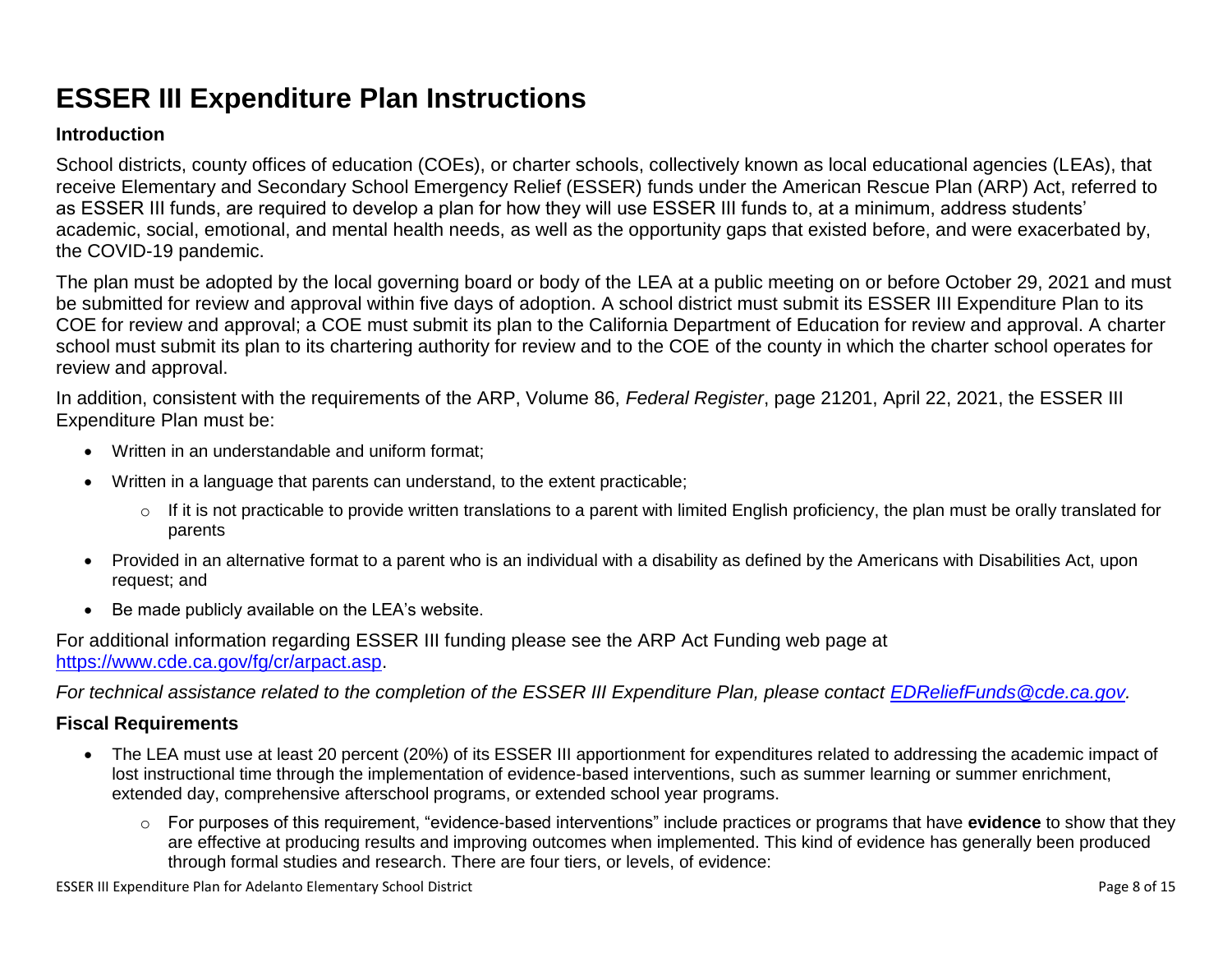- **Tier 1 – Strong Evidence**: the effectiveness of the practices or programs is supported by one or more well-designed and wellimplemented randomized control experimental studies.
- **Tier 2 – Moderate Evidence**: the effectiveness of the practices or programs is supported by one or more well-designed and wellimplemented quasi-experimental studies.
- **Tier 3 – Promising Evidence**: the effectiveness of the practices or programs is supported by one or more well-designed and wellimplemented correlational studies (with statistical controls for selection bias).
- **Tier 4 – Demonstrates a Rationale**: practices that have a well-defined logic model or theory of action, are supported by research, and have some effort underway by a State Educational Agency, LEA, or outside research organization to determine their effectiveness.
- o **For additional information please see the Evidence-Based Interventions Under the ESSA web page at**  <https://www.cde.ca.gov/re/es/evidence.asp>**.**
- The LEA must use the remaining ESSER III funds consistent with section 2001(e)(2) of the ARP Act, including for:
	- $\circ$  Any activity authorized by the Elementary and Secondary Education Act (ESEA) of 1965;
	- $\circ$  Any activity authorized by the Individuals with Disabilities Education Act (IDEA);
	- o Any activity authorized by the Adult Education and Family Literacy Act;
	- $\circ$  Any activity authorized by the Carl D. Perkins Career and Technical Education Act of 2006;
	- $\circ$  Coordination of preparedness and response efforts of LEAs with State, local, Tribal, and territorial public health departments, and other relevant agencies, to improve coordinated responses among such entities to prevent, prepare for, and respond to COVID-19;
	- $\circ$  Activities to address the unique needs of low-income students, students with disabilities, English learners, racial and ethnic minorities, homeless students, and foster youth, including how outreach and service delivery will meet the needs of each population;
	- o Developing and implementing procedures and systems to improve the preparedness and response efforts of LEAs;
	- $\circ$  Training and professional development for staff of the LEA on sanitation and minimizing the spread of infectious diseases;
	- $\circ$  Purchasing supplies to sanitize and clean the facilities of an LEA, including buildings operated by such agency;
	- $\circ$  Planning for, coordinating, and implementing activities during long-term closures, including providing meals to eligible students, providing technology for online learning to all students, providing guidance for carrying out requirements under IDEA, and ensuring other educational services can continue to be provided consistent with all Federal, State, and local requirements;
	- o Purchasing education technology (including hardware, software, and connectivity) for students who are served by the LEA that aids in regular and substantive educational interaction between students and their classroom instructors, including low-income students and children with disabilities, which may include assistive technology or adaptive equipment;
	- o Providing mental health services and supports, including through the implementation of evidence-based full-service community schools;
	- o Planning and implementing activities related to summer learning and supplemental after school programs, including providing classroom instruction or online learning during the summer months and addressing the needs of underserved students;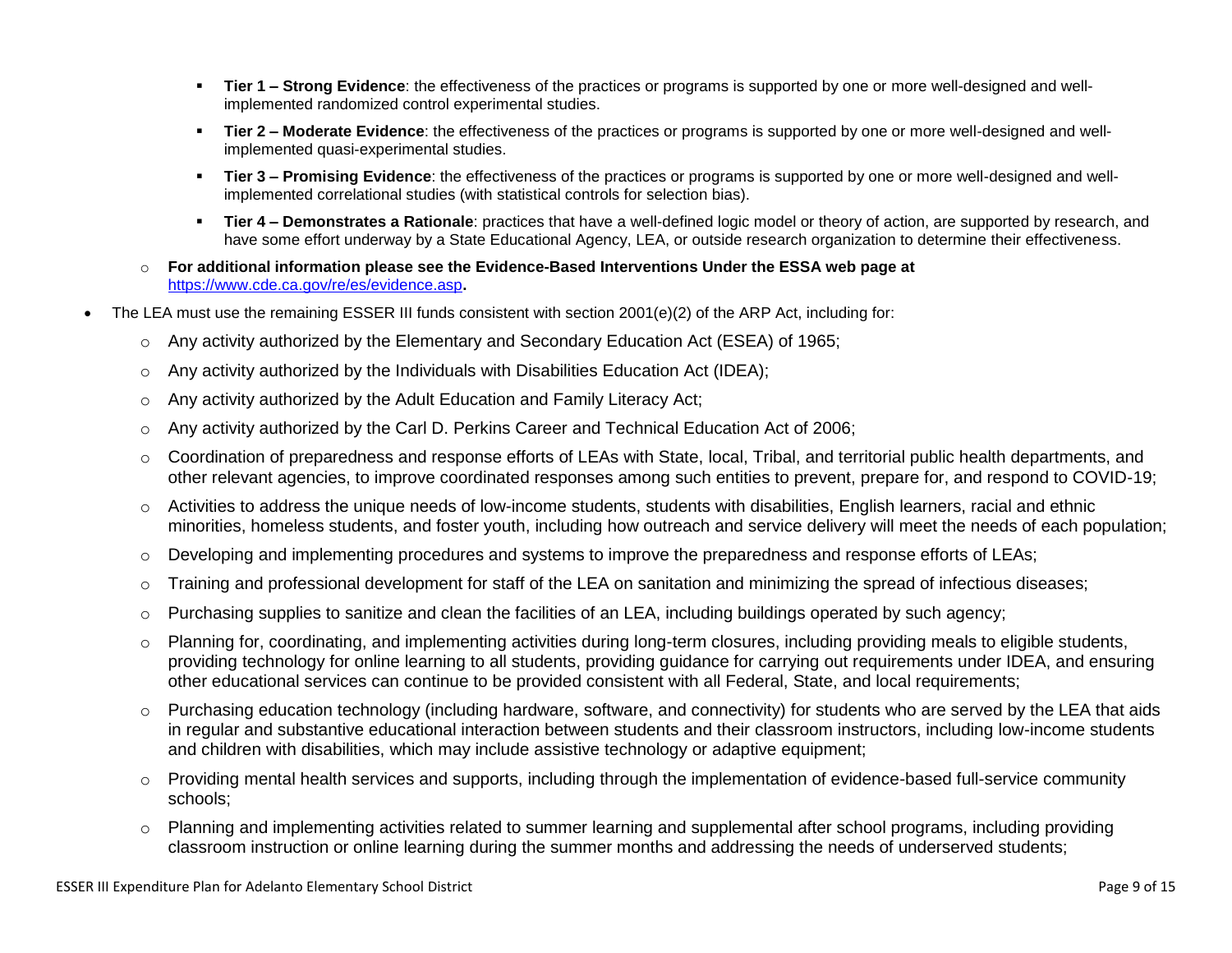- o Addressing learning loss among students, including underserved students, by:
	- Administering and using high-quality assessments that are valid and reliable, to accurately assess students' academic progress and assist educators in meeting students' academic needs, including through differentiated instruction,
	- **IMPLEMENTER IMPLEMENT EVALUATE:** Implementing evidence-based activities to meet the comprehensive needs of students,
	- Providing information and assistance to parents and families of how they can effectively support students, including in a distance learning environment, and
	- Tracking student attendance and improving student engagement in distance education;

**Note:** A definition of "underserved students" is provided in the Community Engagement section of the instructions.

- o School facility repairs and improvements to enable operation of schools to reduce risks of virus transmission and exposure to environmental health hazards, and to support student health needs;
- $\circ$  Inspection, testing, maintenance, repair, replacement, and upgrade projects to improve the indoor air quality in school facilities, including mechanical and nonmechanical heating, ventilation, and air conditioning systems, filtering, purification and other air cleaning, fans, control systems, and window and door replacement;
- o Developing strategies and implementing public health protocols including, to the greatest extent practicable, policies in line with guidance from the Centers for Disease Control and Prevention (CDC) for the reopening and operation of school facilities to effectively maintain the health and safety of students, educators, and other staff;
- $\circ$  Other activities that are necessary to maintain the operation of and continuity of services in LEAs and continuing to employ existing staff of the LEA.

#### <span id="page-9-0"></span>**Other LEA Plans Referenced in this Plan**

In developing the plan, the LEA has flexibility to include community input and/or actions included in other planning documents, such as the Local Control and Accountability Plan (LCAP) and/or the Expanded Learning Opportunities (ELO) Grant Plan, provided that the input and/or actions address the requirements of the ESSER III Expenditure Plan.

An LEA that chooses to utilize community input and/or actions from other planning documents must provide the name of the plan(s) referenced by the LEA and a description of where the plan(s) may be accessed by the public (such as a link to a web page or the street address of where the plan(s) are available) in the table. The LEA may add or delete rows from the table as necessary.

An LEA that chooses not to utilize community input and/or actions from other planning documents may provide a response of "Not Applicable" in the table.

#### <span id="page-9-1"></span>**Summary of Expenditures**

The Summary of Expenditures table provides an overview of the ESSER III funding received by the LEA and how the LEA plans to use its ESSER III funds to support the strategies and interventions being implemented by the LEA.

#### **Instructions**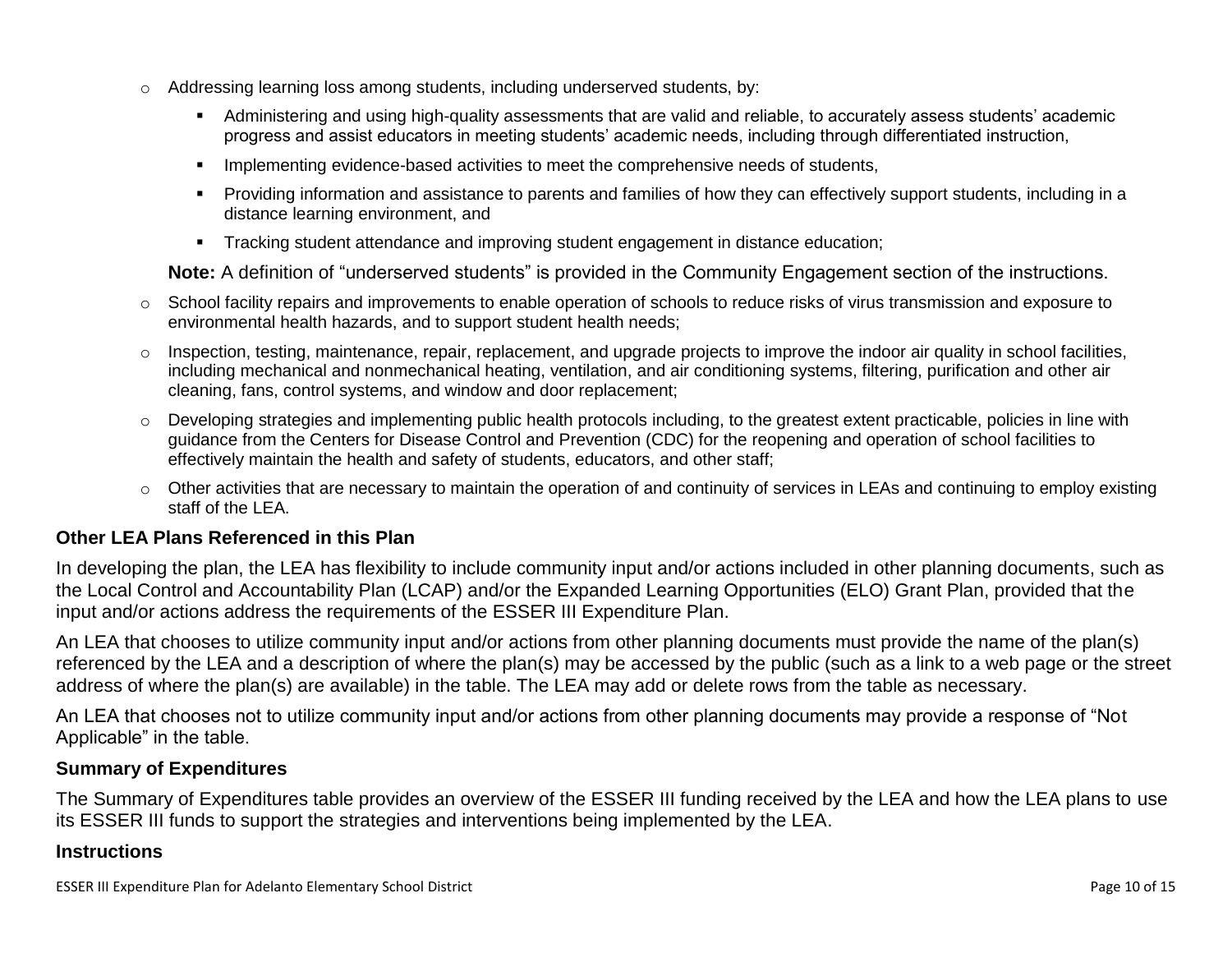For the 'Total ESSER III funds received by the LEA,' provide the total amount of ESSER III funds received by the LEA.

In the Total Planned ESSER III Expenditures column of the table, provide the amount of ESSER III funds being used to implement the actions identified in the applicable plan sections.

For the 'Total ESSER III funds included in this plan,' provide the total amount of ESSER III funds being used to implement actions in the plan.

#### <span id="page-10-0"></span>**Community Engagement**

#### **Purpose and Requirements**

An LEA's decisions about how to use its ESSER III funds will directly impact the students, families, and the local community, and thus the LEA's plan must be tailored to the specific needs faced by students and schools. These community members will have significant insight into what prevention and mitigation strategies should be pursued to keep students and staff safe, as well as how the various COVID–19 prevention and mitigation strategies impact teaching, learning, and day-to-day school experiences.

An LEA must engage in meaningful consultation with the following community members, as applicable to the LEA:

- Students:
- Families, including families that speak languages other than English;
- School and district administrators, including special education administrators;
- Teachers, principals, school leaders, other educators, school staff, and local bargaining units, as applicable.

"Meaningful consultation" with the community includes considering the perspectives and insights of each of the required community members in identifying the unique needs of the LEA, especially related to the effects of the COVID-19 pandemic. Comprehensive strategic planning will utilize these perspectives and insights to determine the most effective strategies and interventions to address these needs through the programs and services the LEA implements with its ESSER III funds.

Additionally, an LEA must engage in meaningful consultation with the following groups to the extent that they are present or served in the LEA:

- Tribes;
- Civil rights organizations, including disability rights organizations (e.g. the American Association of People with Disabilities, the American Civil Liberties Union, National Association for the Advancement of Colored People, etc.); and
- Individuals or advocates representing the interests of children with disabilities, English learners, homeless students, foster youth, migratory students, children who are incarcerated, and other underserved students.
	- o For purposes of this requirement "underserved students" include:
		- Students who are low-income: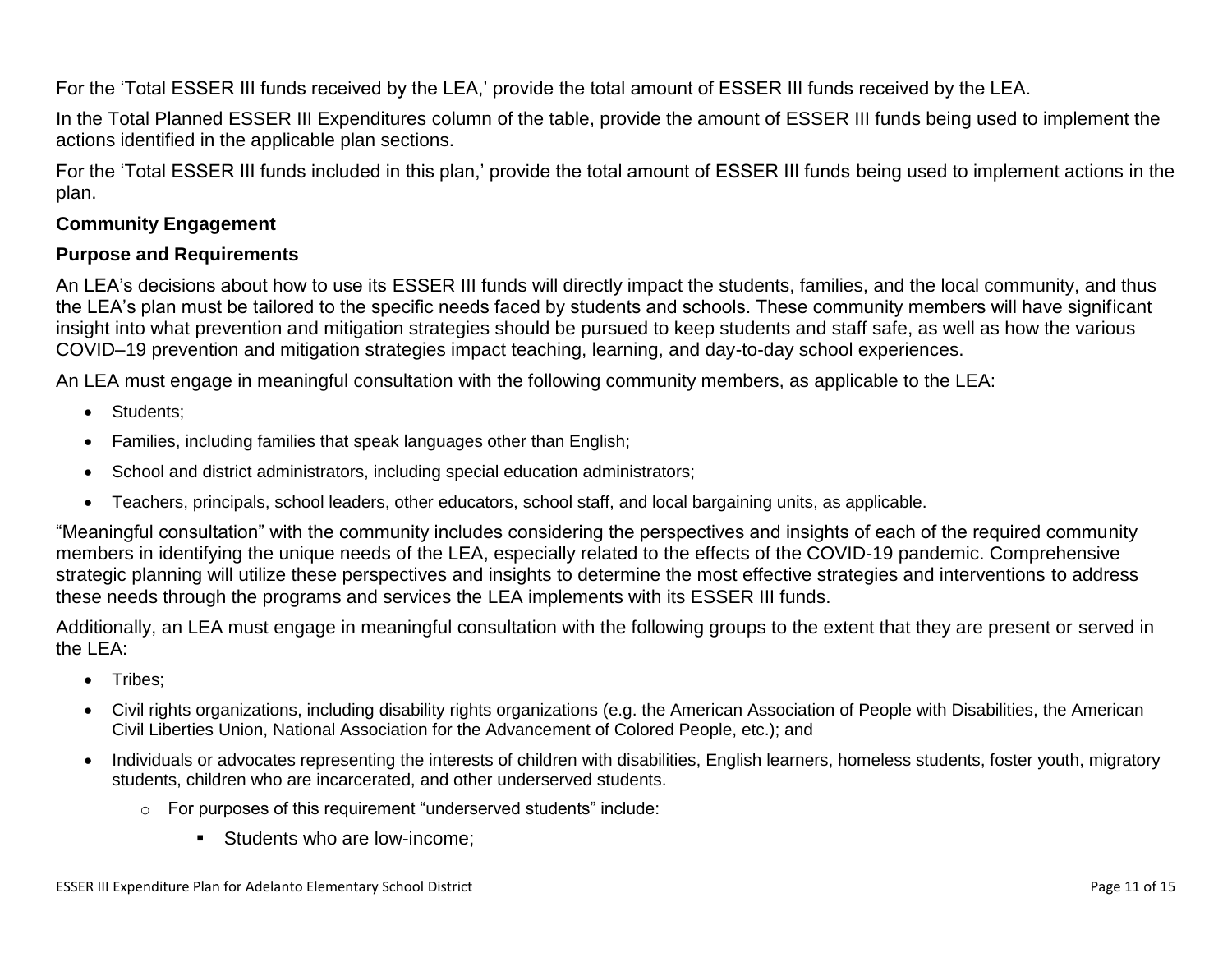- **Students who are English learners;**
- Students of color;
- Students who are foster youth;
- Homeless students:
- **Students with disabilities; and**
- **Migratory students.**

LEAs are also encouraged to engage with community partners, expanded learning providers, and other community organizations in developing the plan.

Information and resources that support effective community engagement may be found under *Resources* on the following web page of the CDE's website: [https://www.cde.ca.gov/re/lc.](https://www.cde.ca.gov/re/lc)

#### **Instructions**

In responding to the following prompts, the LEA may reference or include input provided by community members during the development of existing plans, including the LCAP and/or the ELO Grant Plan, to the extent that the input is applicable to the requirements of the ESSER III Expenditure Plan. Descriptions provided should include sufficient detail yet be sufficiently succinct to promote a broad understanding among the LEA's local community.

#### **A description of the efforts made by the LEA to meaningfully consult with its required community members and the opportunities provided by the LEA for public input in the development of the plan.**

A sufficient response to this prompt will describe how the LEA sought to meaningfully consult with its required community members in the development of the plan, how the LEA promoted the opportunities for community engagement, and the opportunities that the LEA provided for input from the public at large into the development of the plan.

As noted above, a description of "meaningful consultation" with the community will include an explanation of how the LEA has considered the perspectives and insights of each of the required community members in identifying the unique needs of the LEA, especially related to the effects of the COVID-19 pandemic.

#### **A description of the how the development of the plan was influenced by community input.**

A sufficient response to this prompt will provide clear, specific information about how input from community members and the public at large was considered in the development of the LEA's plan for its use of ESSER III funds. This response must describe aspects of the ESSER III Expenditure Plan that were influenced by or developed in response to input from community members.

- For the purposes of this prompt, "aspects" may include:
	- Prevention and mitigation strategies to continuously and safely operate schools for in-person learning;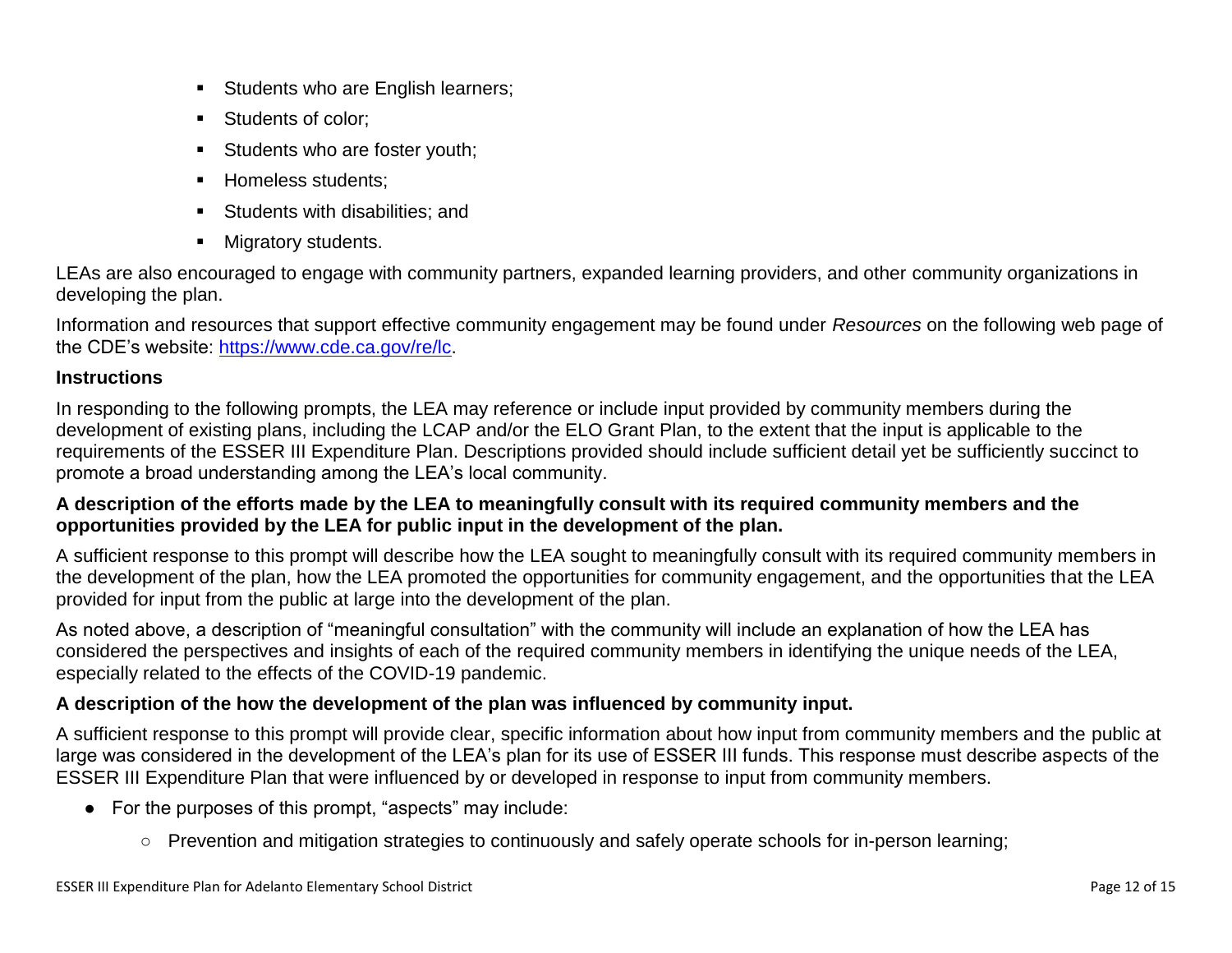- Strategies to address the academic impact of lost instructional time through implementation of evidence-based interventions (e.g. summer learning or summer enrichment, extended day, comprehensive afterschool programs, or extended school year programs);
- Any other strategies or activities implemented with the LEA's ESSER III fund apportionment consistent with section 2001(e)(2) of the ARP Act; and
- Progress monitoring to ensure interventions address the academic, social, emotional, and mental health needs for all students, especially those students disproportionately impacted by COVID-19

For additional information and guidance, please see the U.S. Department of Education's Roadmap to Reopening Safely and Meeting All Students' Needs Document, available here: [https://www2.ed.gov/documents/coronavirus/reopening-2.pdf.](https://www2.ed.gov/documents/coronavirus/reopening-2.pdf)

#### <span id="page-12-0"></span>**Planned Actions and Expenditures**

#### **Purpose and Requirements**

As noted in the Introduction, an LEA receiving ESSER III funds is required to develop a plan to use its ESSER III funds to, at a minimum, address students' academic, social, emotional, and mental health needs, as well as the opportunity gaps that existed before, and were exacerbated by, the COVID-19 pandemic.

#### **Instructions**

An LEA has the flexibility to include actions described in existing plans, including the LCAP and/or ELO Grant Plan, to the extent that the action(s) address the requirements of the ESSER III Expenditure Plan. When including action(s) from other plans, the LEA must describe how the action(s) included in the ESSER III Expenditure Plan supplement the work described in the plan being referenced. The LEA must specify the amount of ESSER III funds that it intends to use to implement the action(s); these ESSER III funds must be in addition to any funding for those action(s) already included in the plan(s) referenced by the LEA. Descriptions of actions provided should include sufficient detail yet be sufficiently succinct to promote a broad understanding among the LEA's local community.

#### <span id="page-12-1"></span>**Strategies for Continuous and Safe In-Person Learning**

Provide the total amount of funds being used to implement actions related to Continuous and Safe In-Person Learning, then complete the table as follows:

- If the action(s) are included in another plan, identify the plan and provide the applicable goal and/or action number from the plan. If the action(s) are not included in another plan, write "N/A".
- Provide a short title for the  $action(s)$ .
- Provide a description of the action(s) the LEA will implement using ESSER III funds for prevention and mitigation strategies that are, to the greatest extent practicable, in line with the most recent CDC guidance, in order to continuously and safely operate schools for in-person learning.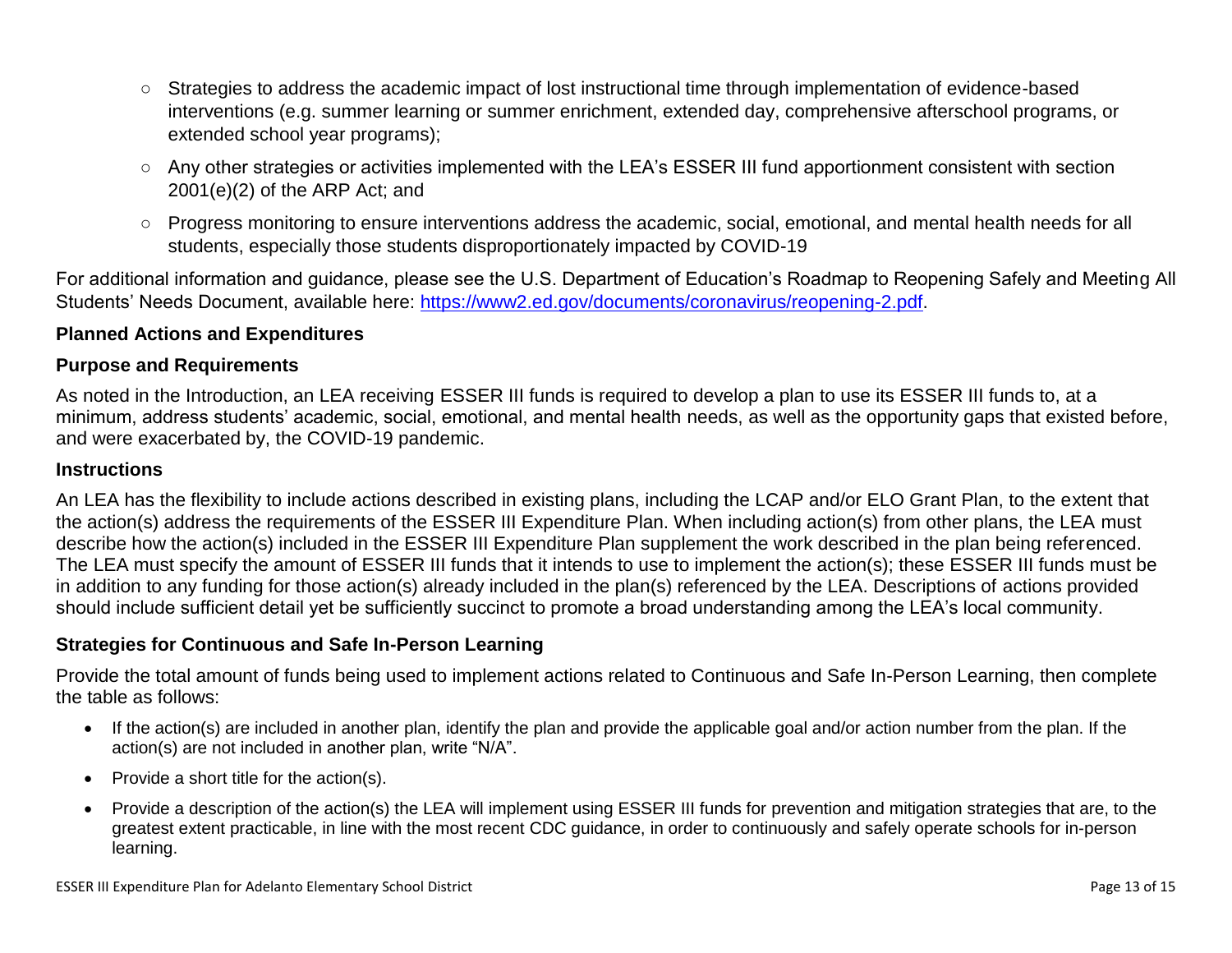Specify the amount of ESSER III funds the LEA plans to expend to implement the action(s); these ESSER III funds must be in addition to any funding for those action(s) already included in the plan(s) referenced by the LEA.

#### <span id="page-13-0"></span>**Addressing the Impact of Lost Instructional Time**

As a reminder, the LEA must use not less than 20 percent of its ESSER III funds to address the academic impact of lost instructional time. Provide the total amount of funds being used to implement actions related to addressing the impact of lost instructional time, then complete the table as follows:

- If the action(s) are included in another plan, identify the plan and provide the applicable goal and/or action number from the plan. If the action(s) are not included in another plan, write "N/A".
- Provide a short title for the action(s).
- Provide a description of the action(s) the LEA will implement using ESSER III funds to address the academic impact of lost instructional time through the implementation of evidence-based interventions, such as summer learning or summer enrichment, extended day, comprehensive afterschool programs, or extended school year programs.
- Specify the amount of ESSER III funds the LEA plans to expend to implement the action(s); these ESSER III funds must be in addition to any funding for those action(s) already included in the plan(s) referenced by the LEA.

#### <span id="page-13-1"></span>**Use of Any Remaining Funds**

After completing the Strategies for Continuous and Safe In-Person Learning and the Addressing the Impact of Lost Instructional Time portions of the plan, the LEA may use any remaining ESSER III funds to implement additional actions to address students' academic, social, emotional, and mental health needs, as well as to address opportunity gaps, consistent with the allowable uses identified above in the Fiscal Requirements section of the Instructions. LEAs choosing to use ESSER III funds in this manner must provide the total amount of funds being used to implement actions with any remaining ESSER III funds, then complete the table as follows:

- If the action(s) are included in another plan, identify the plan and provide the applicable goal and/or action number from the plan. If the action(s) are not included in another plan, write "N/A".
- Provide a short title for the  $action(s)$ .
- Provide a description of any additional action(s) the LEA will implement to address students' academic, social, emotional, and mental health needs, as well as to address opportunity gaps, consistent with the allowable uses identified above in the Fiscal Requirements section of the Instructions. If an LEA has allocated its entire apportionment of ESSER III funds to strategies for continuous and safe in-person learning and/or to addressing the impact of lost instructional time, the LEA may indicate that it is not implementing additional actions.
- Specify the amount of ESSER III funds the LEA plans to expend to implement the action(s); these ESSER III funds must be in addition to any funding for those action(s) already included in the plan(s) referenced by the LEA. If the LEA it is not implementing additional actions the LEA must indicate "\$0".

#### <span id="page-13-2"></span>**Ensuring Interventions are Addressing Student Needs**